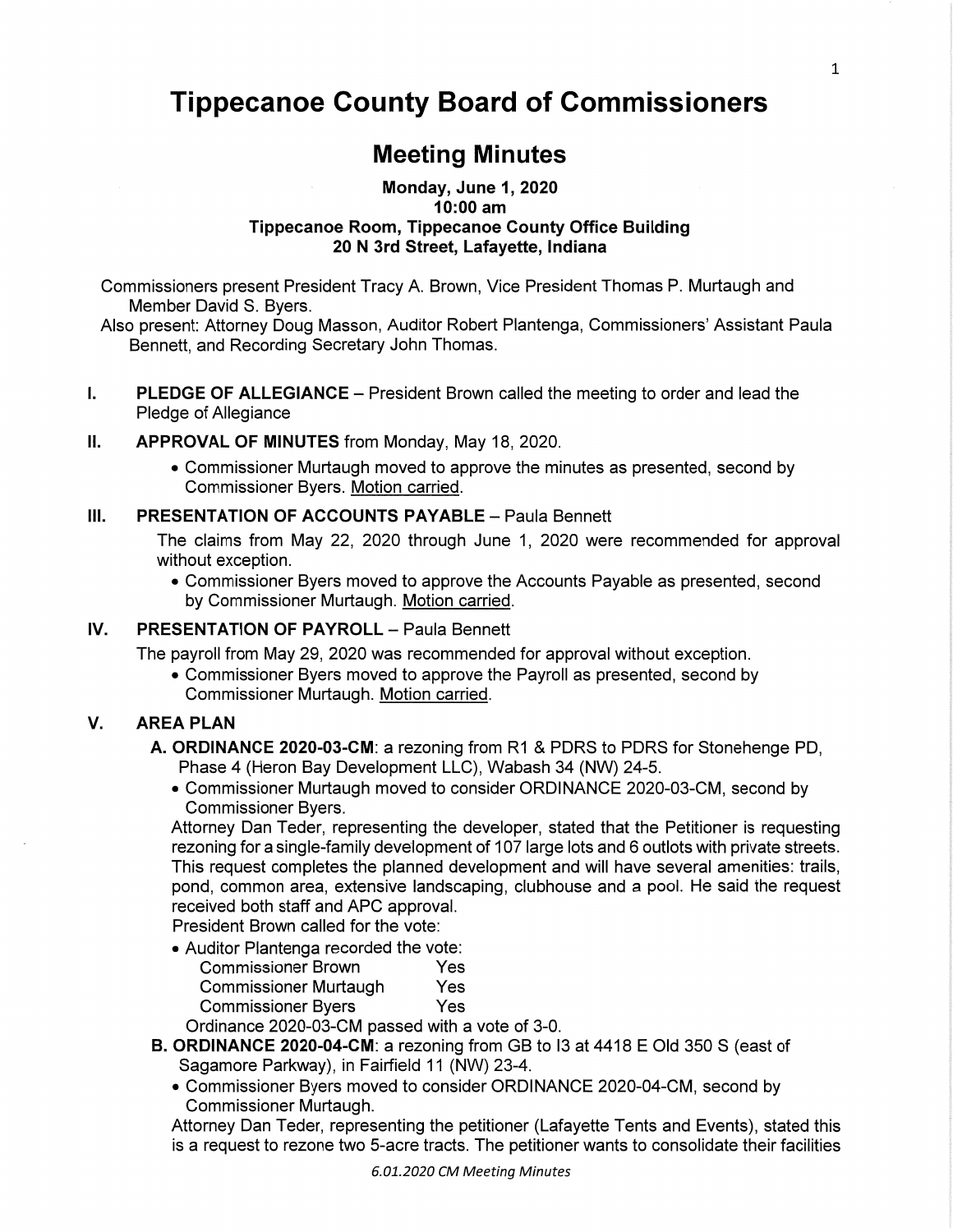from Concord Road and Downtown to this location. The request received both staff and APC approval and follows the Adopted **Land** Use Plan.

**President** Brown called for the vote:

**.** Auditor Plantenga **recorded** the vote:

| <b>Commissioner Murtaugh</b> | Yes |
|------------------------------|-----|
| <b>Commissioner Byers</b>    | Yes |
| <b>Commissioner Brown</b>    | Yes |

- Ordinance 2020—04—CM **passed** with a vote of 3-0.
- G. ORDINANCE 2020-05-CM: President Brown stated **that** the attorney presenting this request is on route and the request will be **heard** later in the meeting.
- **D. ORDINANCE 2020-06-CM:** a rezoning from R1A to R1B of Belle Terra Major Subdivision at the northwest corner of CR SOON and CR 75E in Tippecanoe 20 (SE) 24-4.
	- *.* **Commissioner** Murtaugh moved to consider ORDINANCE 2020-06-CM, second by Commissioner Byers.

Attorney Dan Teder, representing the developers (K *&* K Homes LLC), stated the request is for 79 **lots** on 27.57 acres. The rezoning is similar to the **developer's** subdivision on Morehouse Road but includes a "commitment" to increase lot coverage from 30% to 35%. It will have several amenities including a clubhouse, pool and trails. The request received both **staff** and APC approval.

Commissioner Byers asked if the emergency access between subdivision **phases** is retained and Attorney Teder said **that** it *was.* 

**.** Commissioner Murtaugh moved to accept the commitment, second by Commissioner Byers. Motion carried.

**President** Brown called for the vote:

**-** Auditor Plantenga recorded the vote: **Commissioner** Byers Yes **Commissioner** Brown Yes Commissioner Murtaugh Yes

Ordinance 2020—06—CM passed with a vote of 3-0.

- VI. **HIGHWAY** Stewart **Kline** presented and recommended:
	- A. Opening of Bids for the Bridge #133 Replacement Project.
		- This is a **timber** bridge **that** had an emergency **repair this** spring because of a **collapsed**  pier. Attorney Masson opened the **bids:** 
			- Milestone, \$879,000

Duncan Robertson lnc., 727,490.20

- '0 Commissioner Murtaugh moved to accept the bids and **take** them under advisement, second by **Commissioner** Byers. Motion carried.
- B. Continuation Certificate to: Groundwater & Environmental Services Inc; Fairfield Contractors Inc; Tri-County Telephone Company, dba TDS Telephone; West Point Telephone Company Inc, dba TDS Telecom; each for \$5,000 to work in all County right-of-way.
	- **.** Commissioner Murtaugh moved to approve all four Continuation Certificates as **presented,** second by Commissioner Murtaugh. Motion carried.

## **VII. AREA** PLAN COMMISSION

**ORDINANCE** 2020-05-CM: **a** rezoning from R1 to GB at 10 Aretz Lane (east of Old SR 25N).

*.* Commissioner Byers moved to consider ORDINANCE 2019-05-CM, second by Commissioner Murtaugh.

Attorney Reid Murtaugh, representing the owners, stated that the triangular-shaped **half**  an acre of land is surrounded by GB zoning and both the APC and staff recommended approval.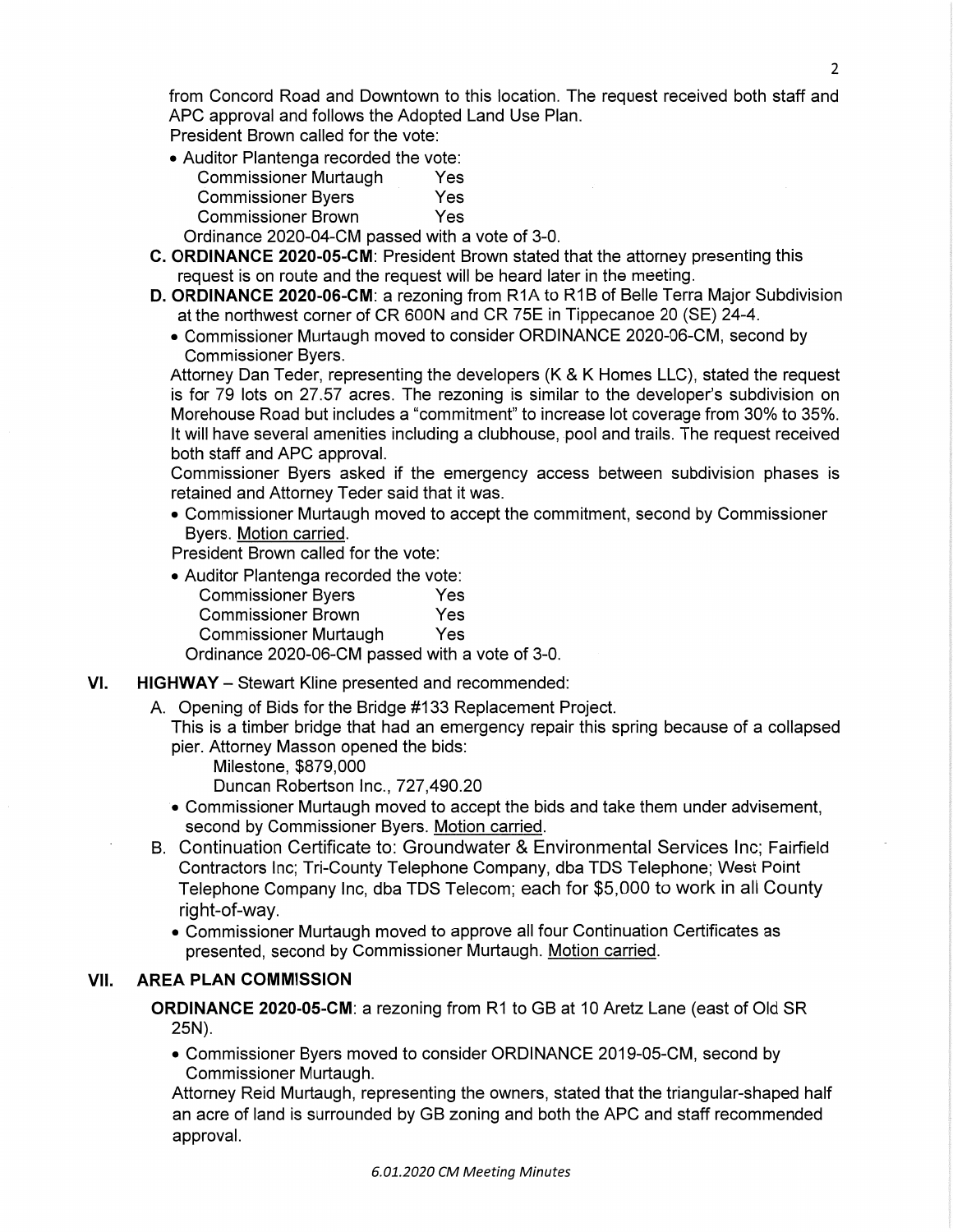President Brown called for the vote:

- *.* Auditor Plantenga recorded the vote: Commissioner Brown Yes Commissioner Murtaugh Yes Commissioner Byers Yes Ordinance 2020—05-CM passed with a Vote of 3-0.
- **VIII. GRANTS** Sharon Hutchison presented and **recommended:**

#### **Permission** to Apply for Grants:

- A. For TEMA, and **possibly** the bomb squad, from the Indiana Homeland Security Foundation grant for **Life** Safety Equipment.
	- **.** Commissioner Murtaugh moved to approve applying for the grant as presented, second by Commissioner Byers. Motion carried.
- B. For the SHERIFF & Community Corrections from the Department of Justice's Bullet Proof Vest Partnership Grant for the purchase of vests for new deputies and necessary updates.
	- *.* Commissioner Byers moved to approve applying for the grant as presented, second by Commissioner Murtaugh. Motion carried.

# **Permission** to **Accept Grants funds:**

For the Commissioners, instead of the **Sheriff,** from the Department of Justice (DOJ), Office of Justice Programs, Bureau of Justice Assistance to continue COVID-19 **supplies that** will be needed **forthe** next 36 months, in the amount of \$58,008. No match is required by the County.

**. Commissioner** Murtaugh moved to accept the grant as presented, second by **Commissioner** Byers. Motion carried.

#### **MOUlContract:**

For Cary Home Youth Services with the following six providers for addendums to agreements for the Safe Place program: Emily Hardy, Devon Moore, Rebecca Humphrey, Alisha **Phillips,** Kaitlin Romza and Madeline Roirdan.

**. Commissioner** Murtaugh moved to approve the contract addendums as presented, second by Commissioner Byers. Motion carried.

## IX. **ACCEPTANCE** OF **CERTIFICATE** OF **SUBSTANTIAL** COMPLETION FOR **JAIL SECURITY** VIDEO UPGRADE PROJECT

Sheriff Goldsmith said that the contract for upgrading the security video **system** with DLZ *&*  Stanley Convergent Security is complete except for a couple pending **issues.** The project went well and recommended the **Commissioners** accept the Certificate of **Completion.** 

**.** Commissioner Byers moved to accept the Certificate as presented, second by **Commissioner** Murtaugh. Motion carried.

#### X. **THIRD** DIRECTIVE CONCERNING **DEPOSIT** FREQUENCY

Attorney Masson stated **that** the President was granted **authority** to change **deposit**  frequency from daily to the **Tuesday** and Thursdays of each week. This Third Directive reverts to the original daily **deposit** schedule.

**.** Commissioner Murtaugh moved to **ratify** the directive as **presented,** second by Commissioner Byers. Motion carried.

#### XI. CHANGE ORDER FOR **FAIRGROUNDS** PROJECT with Mulhaupt's (#2) to change the type of cameras for **a** savings and **thus** a deduction of \$1 1 ,OOO.

**. Commissioner** Byers moved to approve the change order as **presented,** second by Commissioner Murtaugh. Motion carried.

## **XII.** APPOINTMENT TO TIPPECANOE **COUNTY BUILDING CORPORATION** BOARD:

*.* **Commissioner** Murtaugh moved to appointment Emily Downing to the Corporation Board, second by **Commissioner** Byers. Motion carried.